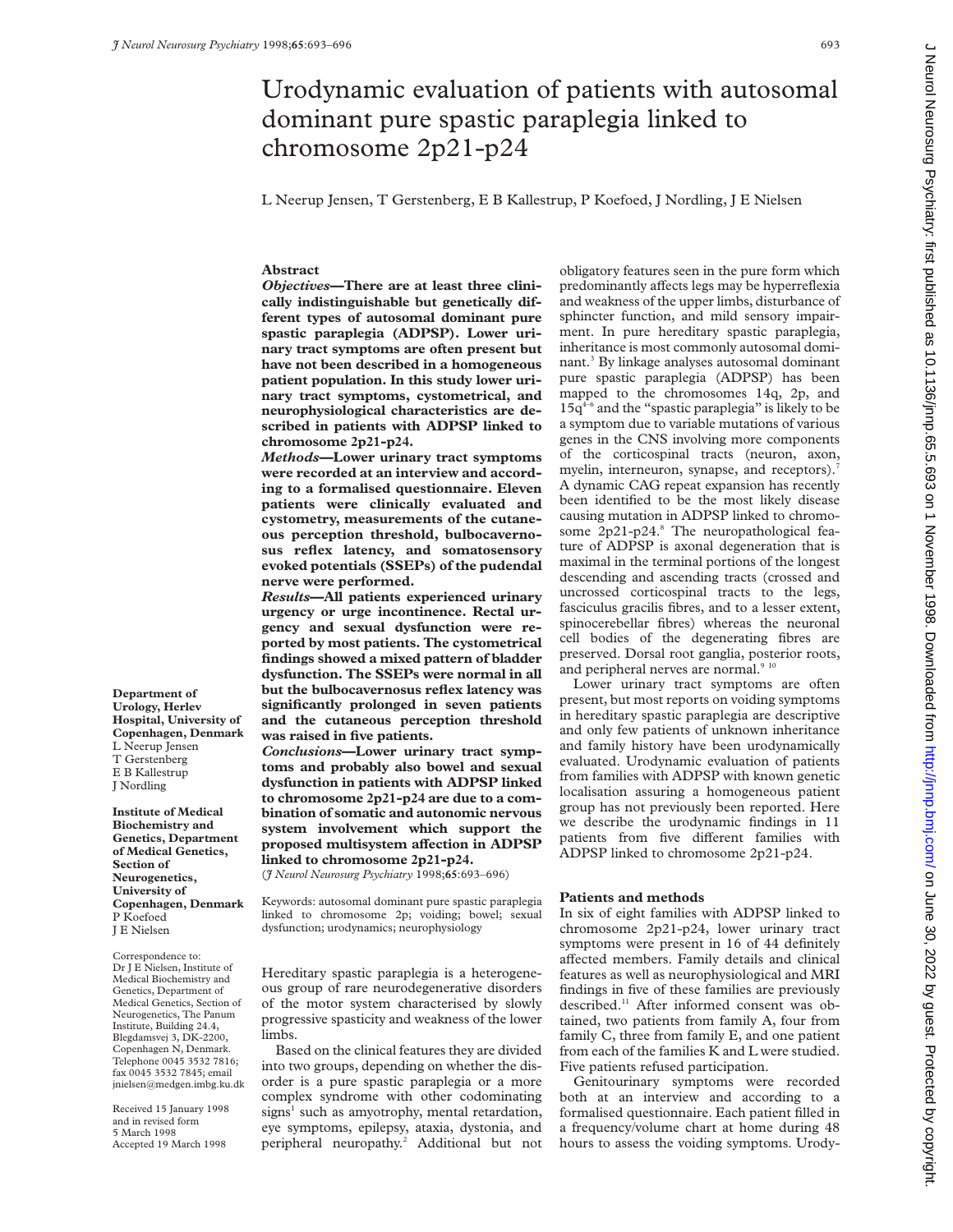*Table 1 Clinical data of the patients with ADPSP and LUTS*

|                          | Family, patient No |           |                |                          |                |           |       |                          |                          |         |      |
|--------------------------|--------------------|-----------|----------------|--------------------------|----------------|-----------|-------|--------------------------|--------------------------|---------|------|
|                          | A1                 | A2        | C <sub>3</sub> | C <sub>4</sub>           | C <sub>5</sub> | C6        | E7    | E8                       | E9                       | K10     | L11  |
| Sex                      | F                  | F         | M              | M                        | F              | M         | M     | F                        | M                        | M       | M    |
| Age $(y)$                | 56                 | 37        | 58             | 33                       | 55             | 41        | 61    | 55                       | 34                       | 50      | 43   |
| Age at onset $(v)$ :     |                    |           |                |                          |                |           |       |                          |                          |         |      |
| Neurological symptoms    | 30                 | 1         | 42             | 23                       | 43             | 33        | 35    | 20                       | 5                        | 38      | 18   |
| Urological symptoms      | 30                 | 18        | 42             | 23                       | 50             | 39        | 43    | 35                       | 24                       | 47      | 38   |
| Symptoms:                |                    |           |                |                          |                |           |       |                          |                          |         |      |
| Urgency                  | $^{+++}$           | $^{++}$   | $^{++}$        | $++$                     | $^{++}$        | $\ddot{}$ | $\pm$ | $^{+++}$                 | $\ddot{}$                | $++$    | $++$ |
| Urge incontinence        | $^{++}$            | -         | $^{+}$         | $^{+}$                   | $+$            | -         | 土     | $^{++}$                  | $\overline{\phantom{0}}$ | $^{+}$  | -    |
| Frequency                | $^{++}$            | $^{+}$    | $++$           | -                        | $^{++}$        | $\ddot{}$ | $\pm$ | $^{++}$                  | -                        | $^{++}$ | $+$  |
| Nocturia                 | $\ddot{}$          | $^{+++}$  | $\ddot{}$      |                          | $+$            | -         | $\pm$ |                          | -                        | -       |      |
| Hesitancy                | -                  | $+++$     | $^{+}$         | $^{+}$                   | -              | -         | $\pm$ | $\overline{\phantom{0}}$ | $\ddot{}$                | $^{++}$ | $+$  |
| Diminished stream        |                    | $\ddot{}$ | $^{+}$         | $\overline{\phantom{0}}$ | $\ddot{}$      | -         | $\pm$ | $\overline{\phantom{0}}$ | -                        | $++$    | $+$  |
| Rectal urge              |                    | $+$       | $+$            | $+++$                    | $^{+++}$       | $\ddot{}$ | $+$   | $\ddot{}$                | $^{+}$                   | $^{++}$ | $+$  |
| Rectal urge incontinence |                    | $+$       | -              | $^{++}$                  | $\ddot{}$      | $\ddot{}$ | $+$   | $+$                      | $\overline{\phantom{0}}$ | $^{+}$  | $+$  |

+=mild; ++=moderate; +++=severe;−=absent; ±=indeterminant

namic evaluation was performed with patients in the supine position using a double lumen transurethral catheter, rectal pressure balloon, and two EMG surface electrodes placed in the region of the external anal sphincter. If possible a free flow study was performed on arrival. Patients were then catheterised and postvoid residual urine volume measured. Cystometry was performed using body warm saline infused at 50 ml/min. Intravesical and rectal pressures were recorded simultaneously with the EMG activity on a multichannel recorder (MMS UD-2000). Definitions conform to the International Continence Society (ICS) standards.<sup>12</sup> The pelvic floor reflexes were graded arbitrary from absent  $(0)$ , weak  $(+)$ , moderate  $(+)$ , to normal (+++). Rectal examination was done to evaluate prostate size in the male patients and function of the anal sphincter in all patients.

Measurements of the cutaneous perception threshold, bulbocavernosus reflex latency, and somatosensory evoked potentials (SSEPs) of the pudendal nerve were performed.

A surface stimulator was used for stimulation of the skin over the dorsal nerve of the penis or clitoris.

The sensory threshold was defined as the lowest current perceptible. A mean of three measurements was used for calculation.

In bulbocavernosus reflex testing a needle electrode was placed in the external anal sphincter muscle. The skin over the dorsal nerve of the penis or clitoris was stimulated supramaximally with a current at least three times as strong as the perception threshold. The interval from stimulation to onset of the response was recorded as the latency.

To obtain cortical evoked potentials an electroencephalography platinum electrode was placed at the scalp over the sensory cortex at a point 2 cm behind the middle of a line from the glabella to the inion (Cz - 2) and a reference electrode at the forehead (Fpz). Twofold serial stimulations just above the perception threshold were averaged and interposed (Neuromatic 2000C, Dantec, Skovlunde, Denmark). The latencies from stimulation to the first, second, and third positive and negative deflections were calculated and the amplitude was measured.<sup>13</sup>

# **Results**

The family, sex, and age distribution of the 11 patients studied are shown in table 1. The mean

duration of ADPSP was 21 years and the mean duration of lower urinary tract symptoms was 12 years. Most patients developed bladder dysfunction several years after the first neurological symptoms but in three patients lower urinary tract symptoms were part of the presenting symptom complex. Five patients had undergone urodynamic evaluation at an earlier date in other hospitals, none of them receiving any oral medications at the time of examination. Two patients (Nos 2 and 5) experienced some benefit from clean intermittent self catheterisation, but patient No 2 stopped after some time because of complications. Patient No 7 recently had a urodynamic evaluation disclosing severe detrusor hyperreflexia and no detrusor-sphincter dyssynergia; having failed a trial of several anticholinergic drugs, he preferred suprapubic catheter drainage.

An accurate description of the symptoms was not possible in the patient with the indwelling catheter.

A detailed description of lower urinary tract symptoms in the remaining 10 patients is shown in table 1.

Urinary urgency and frequency were the dominant complaints and six patients regularly experienced urge incontinence. Other lower urinary tract symptoms included nocturia, hesitancy, and diminished force of stream. Rectal urgency was reported by all patients but one, and eight patients occasionally experienced rectal urge incontinence.

Sexual dysfunction was reported by seven patients (two women and five men). The male complaints varied from slightly reduced erection to totally loss of the ability to obtain erection. The women reported reduction or lack of lubrication and reduction in orgasmic capacity. One woman did not answer the questions concerning sexual function.

The cystometrical findings are shown in table 2. We found a mixed pattern of bladder dysfunction; six patients demonstrated normal detrusor activity (patient Nos 1–4, 6, and 11), patient No 5 was found to have detrusor hyporeflexia with delayed first sensation and three patients showed detrusor hyperreflexia (patient Nos 8, 9, and 10). In seven patients satisfactory sphincter EMG recordings were obtained, all of them being normal. Postvoid residual urine volumes were raised in all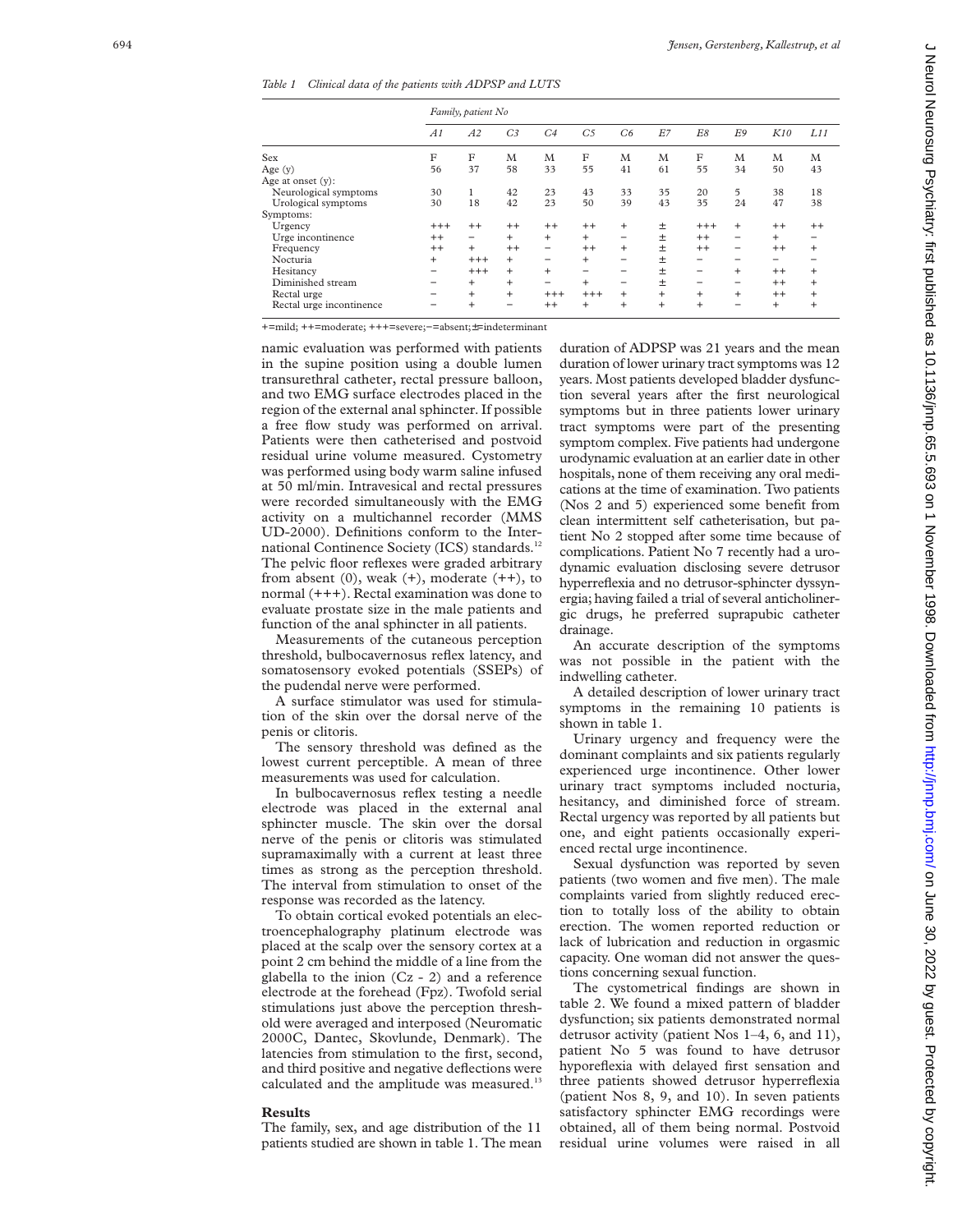*Table 2 Cystometrical findings in the patients with ADPSP and LUTS*

|                      | Patient No               |     |     |     |     |     |        |        |          |     |     |
|----------------------|--------------------------|-----|-----|-----|-----|-----|--------|--------|----------|-----|-----|
|                      |                          |     |     | 4   |     | 6   |        | 8      | 9        | 10  | 11  |
| $PVR$ (ml)           | 90                       | 110 | 80  | 60  | 150 | 100 | $^{+}$ | 60     | $\Omega$ | 180 | 15  |
| First sensation (ml) | 26                       | 36  | 41  | 156 | 349 | 78  | 土      | 35     | 18       | 52  | 111 |
| Capacity (ml)        | 306                      | 486 | 161 | 353 | 471 | 325 | 土      | 76     | 390      | 209 | 400 |
| Hyperreflexia        | $\overline{\phantom{a}}$ |     |     |     | -   | -   | 土      | $^{+}$ | $\pm$    | $+$ | -   |
| DSD                  |                          |     |     |     | 土   | 土   | 土      |        |          |     |     |

+=present;−=absent; ±=indeterminant; PVR=post-void residual urine volume. DSD=detrusor-sphincter dyssynnergia.

patients but two. Seven patients had an early first sensation; the capacity being almost normal in all but one patient (No 8). In the male patients rectal examination showed normal prostate size and consistency for age. Clinically, the bulbocavernosus reflex was absent in six patients and only normal in one (patient No 10), as the anal and anocutaneous reflexes were reduced in all but patient No 10 (table 3). The anal sphincter tone was decreased in the same 10 patients. The cutaneous perception threshold was raised in five patients. SSEPs were normal in all patients. The bulbocavernosus reflex latency was significantly prolonged in seven patients with an obvious correlation between a clinically absent bulbocavernosus reflex and prolongation of the bulbocavernosus reflex latency. There were no correlations between the duration of symptoms, the three point functional grading score, urological symptoms, and cystometrical and neurophysiological findings.

## **Discussion**

The frequency of urinary symptoms in our patients (36%) correlates well with the frequency of  $34\%$  reported by Dürr *et al*<sup>14</sup> in 83 patients with definite ADPSP linked to chromosome 2. However, they reported a sex difference, the women more often having sphincter disturbances than men. In our patients there was a higher proportion of men reporting lower urinary tract symptoms but this difference is probably due to the relatively few patients and most certainly does not rely on a real biological variation. Urinary symptoms most often are late manifestations<sup>15</sup> but in three patients, those symptoms were present from the onset of the disease. In agreement with other reports $14-16$  the most common symptoms were urinary urgency, urge incontinence, and frequency. Urinary urgency has been extensively reported, but rectal urgency is rarely described. Bushman *et al*<sup>16</sup> found two of three patients with rectal urgency and Cartlidge and Bone<sup>17</sup> described one of three brothers with rectal urgency. A high proportion of bowel symptoms has been reported by Scheltens *et al*<sup>18</sup> who found a predominance of faecal incontinence over urinary incontinence in a large Dutch family. In other diseases—for example, multiple sclerosis—there is a correlation between sexual dysfunction, weakness of the pelvic floor, bladder, and bowel dysfunction and spasticity.<sup>19 20</sup> Therefore the finding of sexual dysfunction associated with ADPSP is not surprising; on the contrary, the absence of alterations in sexual function in most studies on hereditary spastic paraplegia is conspicuous.

In seven patients urinary urgency/urge incontinence was not due to detrusor hyperreflexia; however, five of these patients had an early first sensation thus indicating a sensory urgency/urge incontinence. This finding may suggest an autonomic component which, in combination with the weak pelvic floor, might cause the rectal urgency/urge incontinence; however, in the very few studies trying to uncover other changes in autonomic function—for example, sweat regulation and vasomotor function—the results were normal. $^{16}$   $^{17}$ 

In the eight patients showing raised postvoid residual urine volumes, an obstructive aetiology or detrusor weakness might be proposed. Bushman et al<sup>16</sup> reported detrusor-sphincter dyssynergia in one of three patients with hereditary spastic paraplegia of unknown inheritance and family history. The EMG recording was not satisfactory in four of our patients; however, hyperreflexia was not disclosed in those cases, therefore the raised postvoid residual urine volumes cannot be explained by detrusor-sphincter dyssynergia. In the three patients in whom hyperreflexia was noted a spinal pathology could be responsible for the unstable detrusor without evidence of an organic or neurogenic increase in outlet resistance.

The weakness of the pelvic floor correlates well with the finding of hyporeflexia, indicating

*Table 3 Clinical evaluation of reflexes, anal sphincter function and the neurophysiological findings in the patients with ADPSP and LUTS*

|                          | Patient No |          |          |          |         |        |         |          |         |          |           |
|--------------------------|------------|----------|----------|----------|---------|--------|---------|----------|---------|----------|-----------|
|                          |            |          |          | 4        |         | 6      |         | 8        | 9       | 10       | 11        |
| BC reflex                | $\Omega$   | $\Omega$ | $\Omega$ | $\Omega$ | $\pm$   | +      | $^{++}$ | $\Omega$ | $^{++}$ | $^{+++}$ | $\Omega$  |
| Anal reflex              | $\pm$      | $\pm$    | $\pm$    |          | $^{++}$ | $\pm$  | $^{++}$ | $\Omega$ | $^{++}$ | $+++$    |           |
| Anocutaneous reflex      | $\ddot{}$  | +        | $\pm$    |          | $^{++}$ | $^+$   | $^{++}$ |          | $^{++}$ | $+++$    |           |
| Anal sphincter function  | $\ddot{}$  | $^{+}$   | $\pm$    |          | $\pm$   | $^{+}$ | $^{++}$ | $^+$     | $^{++}$ | $+++$    | $\ddot{}$ |
| Cutaneous perception     | 2.6        | 1.9      | 4.0      | 2.8      | 8.1     | 3.9    | 9.9     | 5.5      | 4.9     | 3.8      | 5.7       |
| <b>BC</b> reflex latency | 63         | 129      | 61       | 123      | 56      | 37     | 44      | 45       | 30      | 36       | 31        |

BC=bulbocavernosus: 0=absent; +=weak; ++=moderate; +++=normal. Cutaneous perception: normal values: men: median (range) 3.3 (3.0-4.2) mAmp/0.2 ms/2 Hz, women: 2.7 (2.0-3.8) mAmp/0.2 ms/2 Hz. BC latency: normal values: men and women: median (range): 36 (30-40) ms.